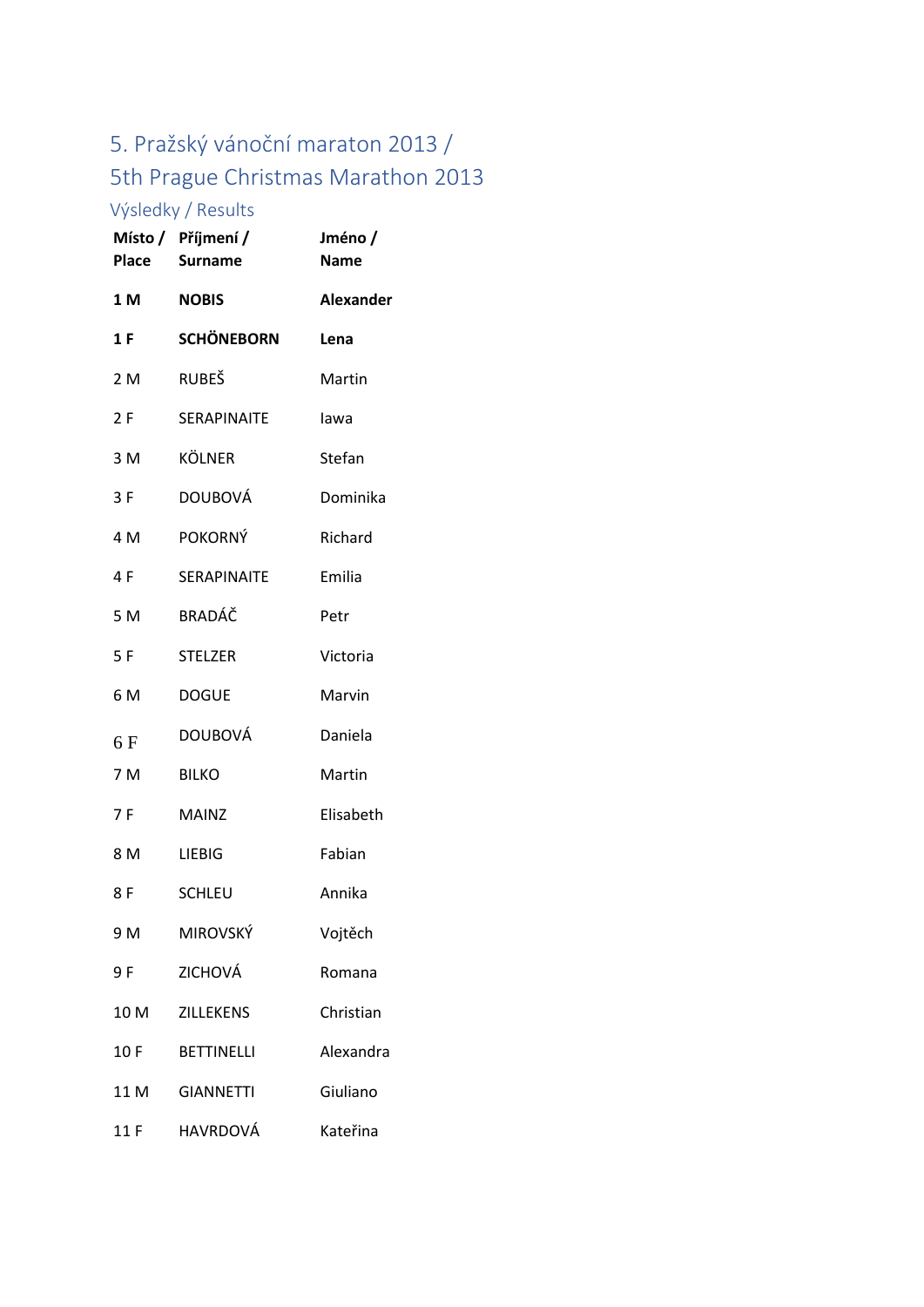|      | 12 M JINDRA     | Jan      |
|------|-----------------|----------|
| 12 F | LANGREHR        | Rebecca  |
| 13 M | <b>CIMLER</b>   | Čestmír  |
| 13 F | JÍLKOVÁ         | Klára    |
|      |                 |          |
| 14   | <b>KOVAŘÍK</b>  | Tomáš    |
| 15   | <b>KRAUZE</b>   | Pawel    |
| 16   | VAIVADA         | Dovidas  |
| 17   | <b>DEWIJN</b>   | Zoa      |
| 18   | <b>DOGUE</b>    | Patrick  |
| 19   | <b>SCHMOOR</b>  | Robert   |
| 20   | VARGA           | Petr     |
| 21   | <b>GENZER</b>   | Jiří     |
| 22   | <b>POŠTA</b>    | Marek    |
| 23   | <b>KRMÁŠEK</b>  | Ondřej   |
| 24   | <b>SVOBODA</b>  | Ivo      |
| 25   | <b>HANOUSEK</b> | Jiří     |
| 26   | ŠVANDA          | Pavel    |
| 27   | <b>GUSTENAU</b> | Gustav   |
| 28   | <b>SCHALLER</b> | Martin   |
| 29   | ČERNÝ           | Vojtěch  |
| 30   | <b>LESCHKE</b>  | Tobias   |
| 31   | O'MALLEY        | Scott    |
| 32   | <b>HRUDKA</b>   | Jakub    |
| 33   | <b>MAIWALD</b>  | Ole-Hans |
| 34   | SANZ            | Robin    |
| 35   | <b>IVANČO</b>   | Alexandr |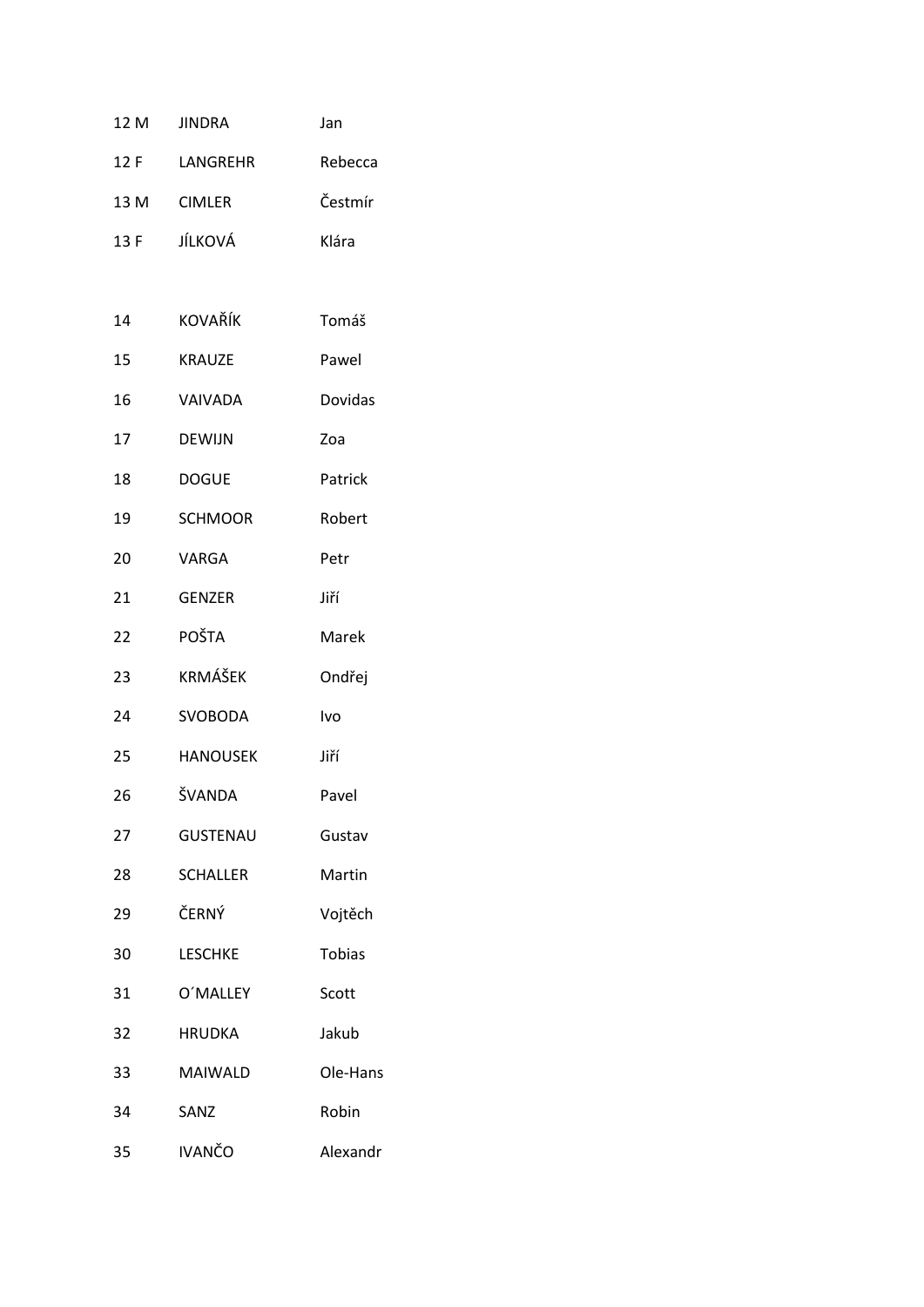| 36 | VÁVRA                | Miroslav  |
|----|----------------------|-----------|
| 37 | <b>REDER</b>         | Sebastion |
| 38 | LANGEN               | Andreas   |
| 39 | PERLÍK               | Václav    |
| 40 | LÁNÍK                | Jan       |
| 41 | <b>BORRMANN</b>      | Thilo     |
| 42 | <b>HERCÍK</b>        | Vojtěch   |
| 43 | <b>SKROVNÝ</b>       | Petr      |
| 44 | <b>SALTER</b>        | Duncan    |
| 45 | ŠILHÁN               | Jindřich  |
| 46 | <b>DEVRIES</b>       | Jaakob    |
| 47 | <b>HABART</b>        | Jonatán   |
| 48 | LEMP                 | Otfried   |
| 49 | AUGUSTYNOWICZ Pawel  |           |
| 50 | <b>MUSIL</b>         | Ladislav  |
| 51 | <b>MENDREJ</b>       | Matůš     |
| 52 | ZAPADLO              | Richard   |
| 53 | <b>HIRNSCHALL</b>    | David     |
| 54 | <b>KRYCZKA</b>       | Premyslaw |
| 55 | <b>AKITOYE</b>       | Justin    |
| 56 | <b>BOUČEK</b>        |           |
| 57 | <b>REIMANN</b>       | Matthias  |
| 58 | SPANNLANG            | Reinhold  |
| 59 | <b>JURENZ</b>        | Jens      |
| 60 | <b>SCHWIEKENDICK</b> | Leon      |
| 61 | <b>OLSZAK</b>        | Lukasz    |
| 62 | <b>BUDIMAC</b>       | Jakov     |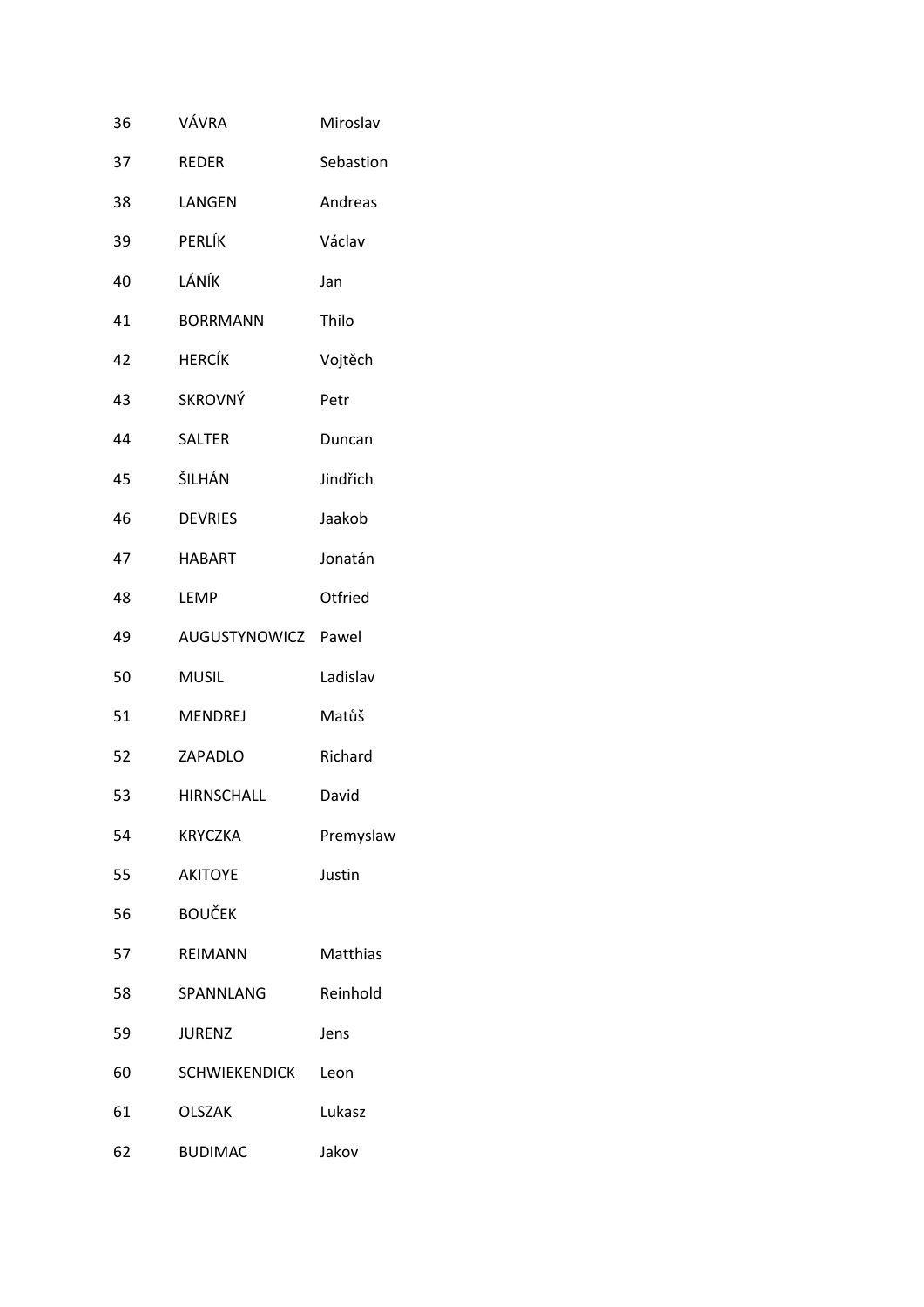| 63 | LÁTAL              | Martin    |
|----|--------------------|-----------|
| 64 | VALKOVIČ           | Martin    |
| 65 | DÖRING             | Ronja     |
| 66 | <b>DEWIJN</b>      | Day       |
| 67 | <b>LORENC</b>      | Adam      |
| 68 | <b>ROBIC</b>       | Roland    |
| 69 | BALKÓSEN.          | štefan    |
| 70 | KAČAREVIČ          | Aldin     |
| 71 | <b>GUDLEVICIUS</b> | Gytis     |
| 72 | <b>KONVIČKA</b>    | Martin    |
| 73 | <b>DEWIJN</b>      | Peter     |
| 74 | <b>CEDE</b>        | Christoph |
| 75 | <b>DURYCH</b>      | Martin    |
| 76 | <b>VLACH</b>       | Martin    |
| 77 | <b>BÜNCK</b>       | Hendric   |
| 78 | KÜHNEL             | Sven      |
| 79 | <b>PRYL</b>        | Dobromil  |
| 80 | <b>KNACK</b>       | Claudia   |
| 81 | CAMPANER           | Nicole    |
| 82 | EGGER              | Armin     |
| 83 | TOMÁŠ              | Jan       |
| 84 | <b>LEDUC</b>       | Huy       |
| 85 | SOSNOVSKIJ         | Vladislav |
| 86 | ČECHÁK             | Petr      |
| 87 | JÍLEK              | Jaroslav  |
| 88 | JAKEŠ              | Jiří      |
| 89 | <b>BRAUER</b>      | Max       |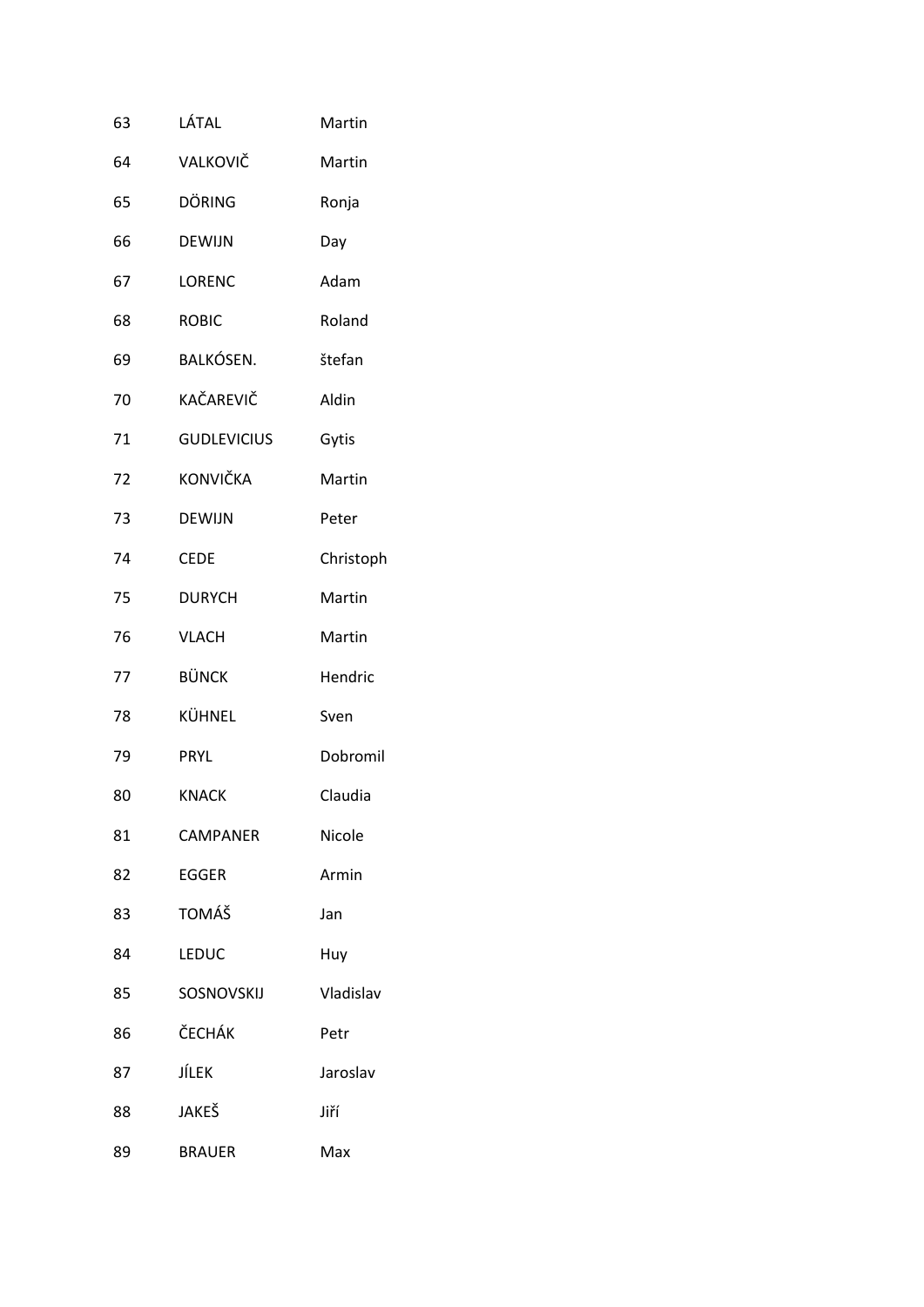| 90  | <b>MEHOFER</b>     | Anna      |
|-----|--------------------|-----------|
| 91  | KOLBE              | Stanislav |
| 92  | <b>KAISER</b>      | Debora    |
| 93  | KOLODRUBEC         | Petr      |
| 94  | <b>HOZÁK</b>       | Kamil     |
| 95  | <b>EISL</b>        | Stefan    |
| 96  | <b>BUKOW</b>       | Pia       |
| 97  | PAWLOWSKA          | Domika    |
| 98  | JÍLKOVÁ            | Nikola    |
| 99  | ZRZAVECKÝ          | Marek     |
| 100 | <b>FRAJBIS</b>     | Jan       |
| 101 | <b>GRYCZ</b>       | Marek     |
| 102 | <b>DIVIŠ</b>       | Milan     |
| 103 | <b>NEMES</b>       | Albert    |
| 104 | <b>ZICH</b>        | Jan       |
| 105 | RENGEVIČ           | Vladimír  |
| 106 | <b>WALDNER</b>     | nina      |
| 107 | <b>WINKLER</b>     | Melitta   |
| 108 | <b>FITZSIMMONS</b> | Kelly     |
| 109 | POPOVIČ            | Danilo    |
| 110 | <b>GAZAUSKAITE</b> | Karolina  |
| 111 | <b>MUSIL</b>       | Vojtěch   |
| 112 | LAŠTIAKOVÁ         | Ema       |
| 113 | <b>CIMPA</b>       | Miroslav  |
| 114 | <b>OTTEN</b>       | Magdalena |
| 115 | <b>SVĚCHOTA</b>    | Lukáš     |
| 116 | <b>PIONTEK</b>     | Michelle  |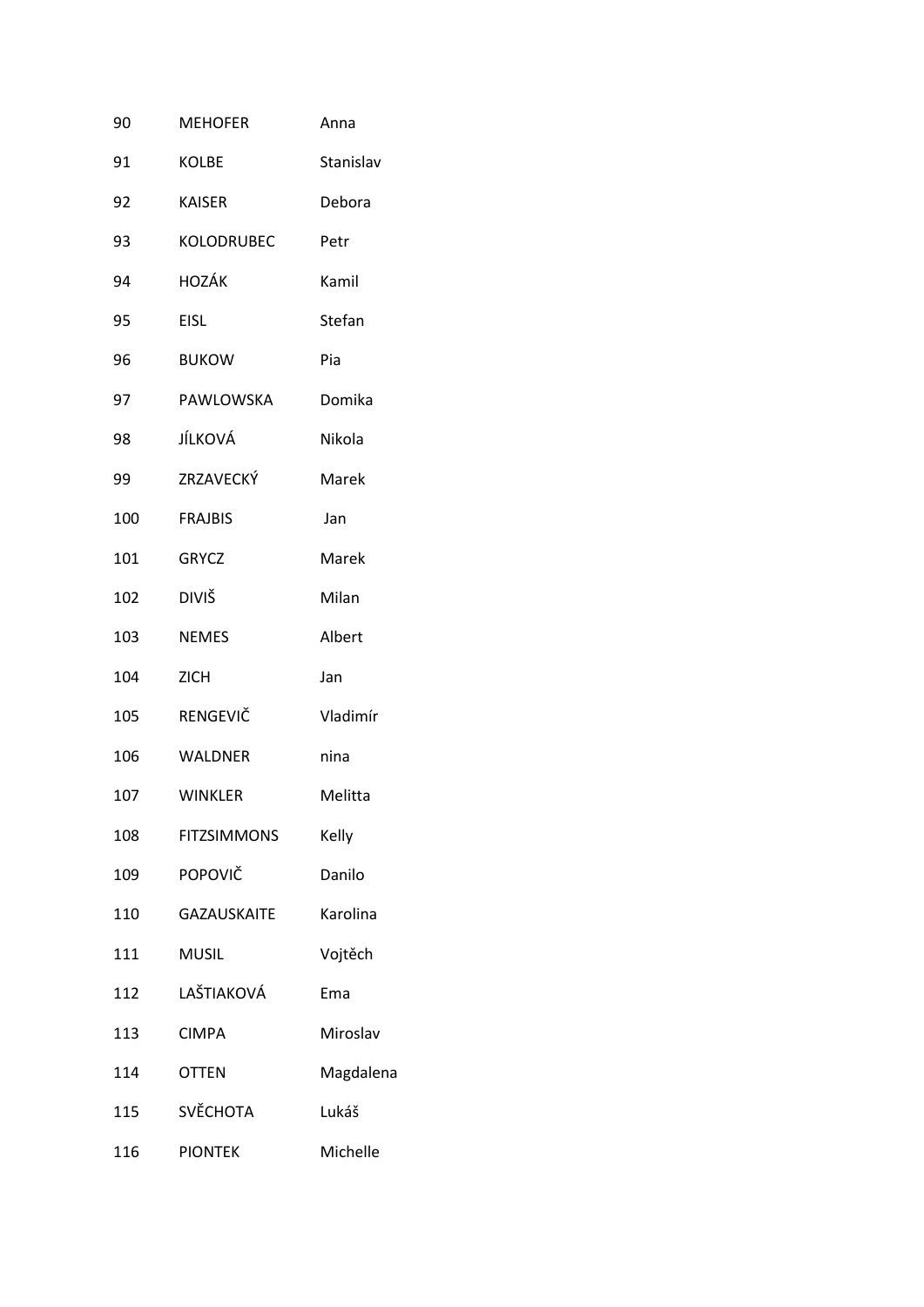| 117 | MENSÁK           | Samuel       |
|-----|------------------|--------------|
| 118 | ADERMANN         | Pia          |
| 119 | <b>FRANECK</b>   | Annika       |
| 120 | ZAPADLOVÁ        | Aneta        |
| 121 | <b>MERÖ</b>      | David        |
| 122 | <b>BRATTER</b>   | Gabriele     |
| 123 | <b>VEGHELYI</b>  | Patricia     |
| 124 | <b>STOJKA</b>    | Michal       |
| 125 | <b>RÖSSLER</b>   | <b>Birte</b> |
| 126 | ERNESTOVÁ        | Viktorie     |
| 127 | <b>MCCARTHY</b>  | Sally        |
| 128 | <b>BABOROVÁ</b>  | Zlata        |
| 129 | MRÁZ             | Pavel        |
| 130 | JEŽKOVÁ          | Slávka       |
| 131 | TAMASAUSKAITE    | Aurelia      |
| 132 | STRÁNSKÝ         | Vojtěch      |
| 133 | <b>LANDTE</b>    | Constanze    |
| 134 | <b>PRENGEL</b>   | Friederike   |
| 135 | <b>PFANNERER</b> | Stephan      |
| 136 | KLEMCZYŇSKA      | Magda        |
| 137 | ERBANOVÁ         | Tereza       |
| 138 | CHVALOVSKÁ       | Lea          |
| 139 | KARLÍČKOVÁ       | Jana         |
| 140 | <b>KNOCHE</b>    | Tim          |
| 141 | LICHANEC         | Filip        |
| 142 | KOMIŇÁK          | Norbert      |
| 143 | HOJSÁKOVÁ        | Jolana       |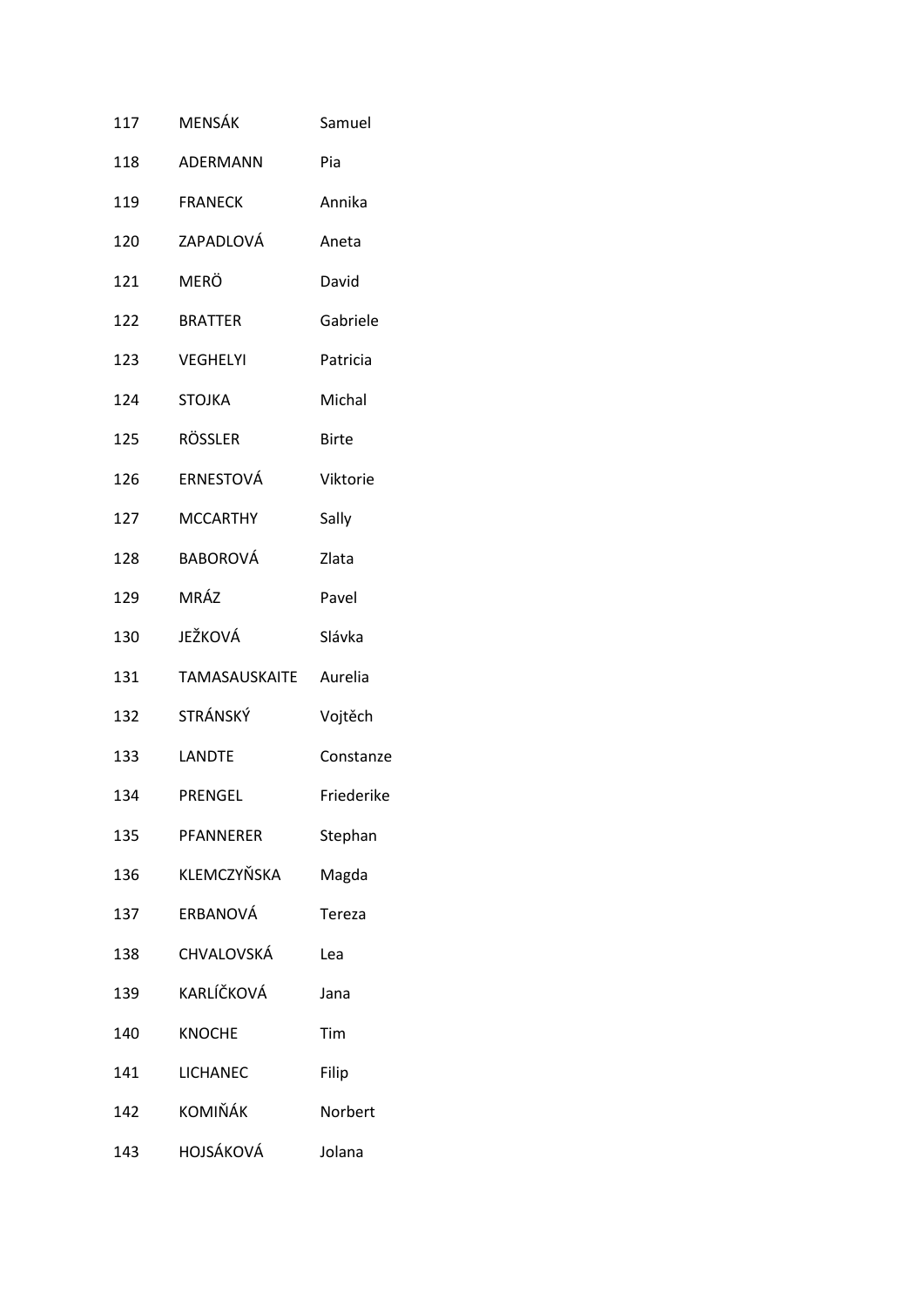| 144 | KAISER                | Roxana    |
|-----|-----------------------|-----------|
| 145 | STAŇKOVÁ              | Klára     |
| 146 | <b>HAJDUKOVÁ</b>      | Michaela  |
| 147 | <b>KURZMANN</b>       | Elisabeth |
| 148 | SLANČÍKOVÁ            | Eva       |
| 149 | <b>ZIELONKA</b>       | Olivia    |
| 150 | <b>SVEDAITE</b>       | Egle      |
| 151 | <b>MAIBACH</b>        | Sabina    |
| 152 | <b>EMGE</b>           | Florian   |
| 153 | <b>PETER</b>          | Philip    |
| 154 | <b>HERIANOVÁ</b>      | Dita      |
| 155 | NEUGEBAUEROVÁ Monika  |           |
| 156 | <b>VENCKAUSKAITE</b>  | Gintare   |
| 157 | <b>HOFFMANN</b>       | Teresa    |
| 158 | LAZORÍKOVÁ            | Katka     |
| 159 | LICHANCOVÁ            | Alica     |
| 160 | SCHOLZEOVÁ            | Veronika  |
| 161 | <b>RICHARZ</b>        | Saskia    |
| 162 | KŘÍŽOVÁ               | Tereza    |
| 163 | <b>DARASKEVICIUTE</b> | Gabija    |
| 164 | <b>LANDTE</b>         | Kerstin   |
| 165 | <b>SCHWARZ</b>        | Anna      |
| 166 | SKOKANOVÁ             | Dana      |
| 167 | <b>STELZER</b>        | Roswitha  |
| 168 | <b>KRÖGER</b>         | Anna-Lena |
| 169 | KLAUDYOVÁ             | LenkaSt.  |
| 170 | KŘÍŽOVÁ               | Ivana     |